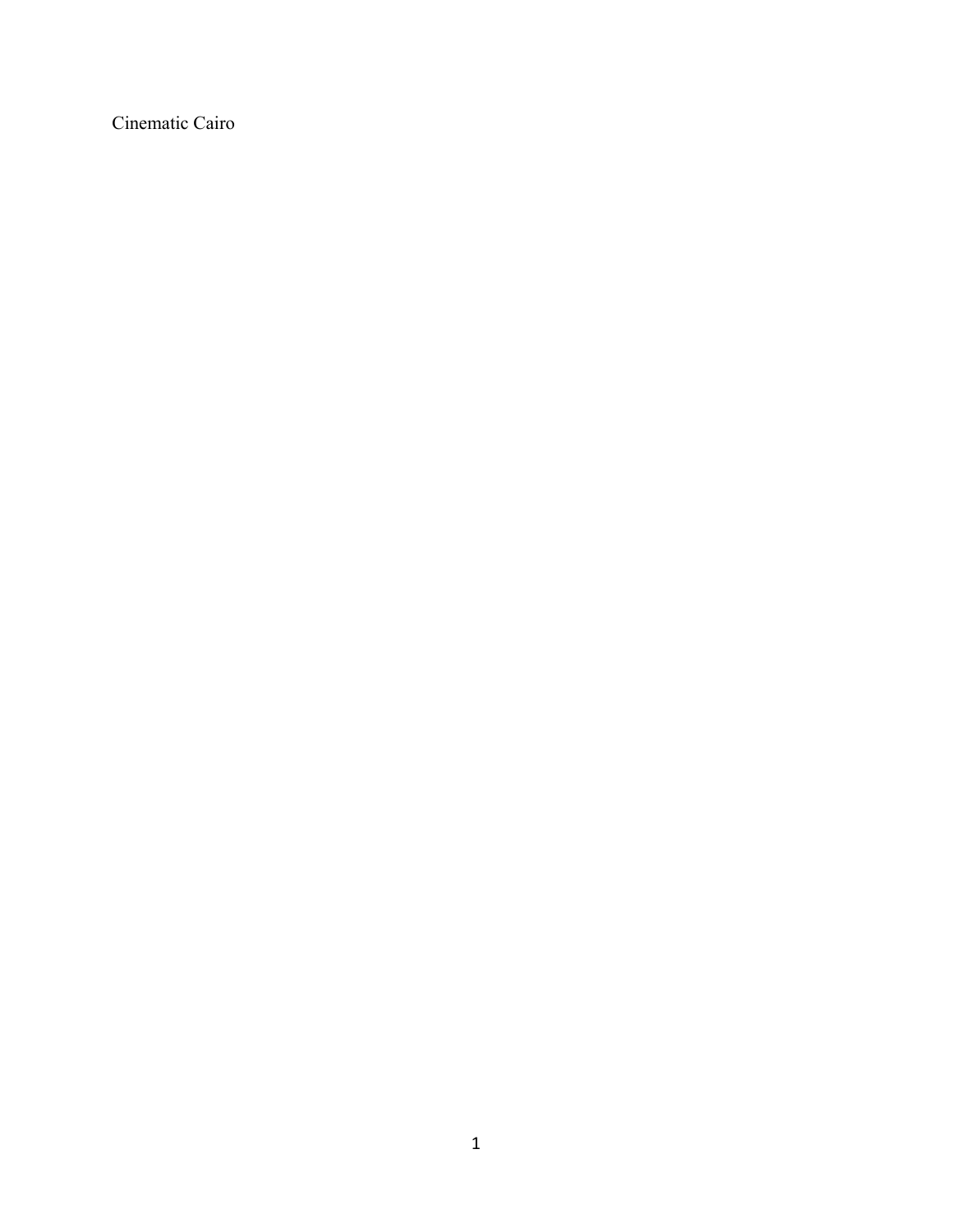**[ch]**Contents

Acknowledgments

List of Contributors

List of Illustrations

Cinematic Cairo and the Discourse on Egyptian Urban Modernity: A Prologue

*Nezar AlSayyad*

PART I: Cinematic Cairo, 1930 to the present

Chapter 1: Bourgeois Cairo, 1930: Cinematic Representations of Modernity of Place in the Middle-class City

*Ameer Abdurrahman Saad*

Chapter 2: Naguib Mahfouz's Cinematic Cairo: Depictions of Urban Transformation in Twentieth-century Egypt

*Nezar AlSayyad and Mohammad Salama*

Chapter 3: Bridge as Border and Connector: Class and Social Relations in Cinematic Cairo, 1940s–50s

*Nezar AlSayyad and Doaa Al Amir*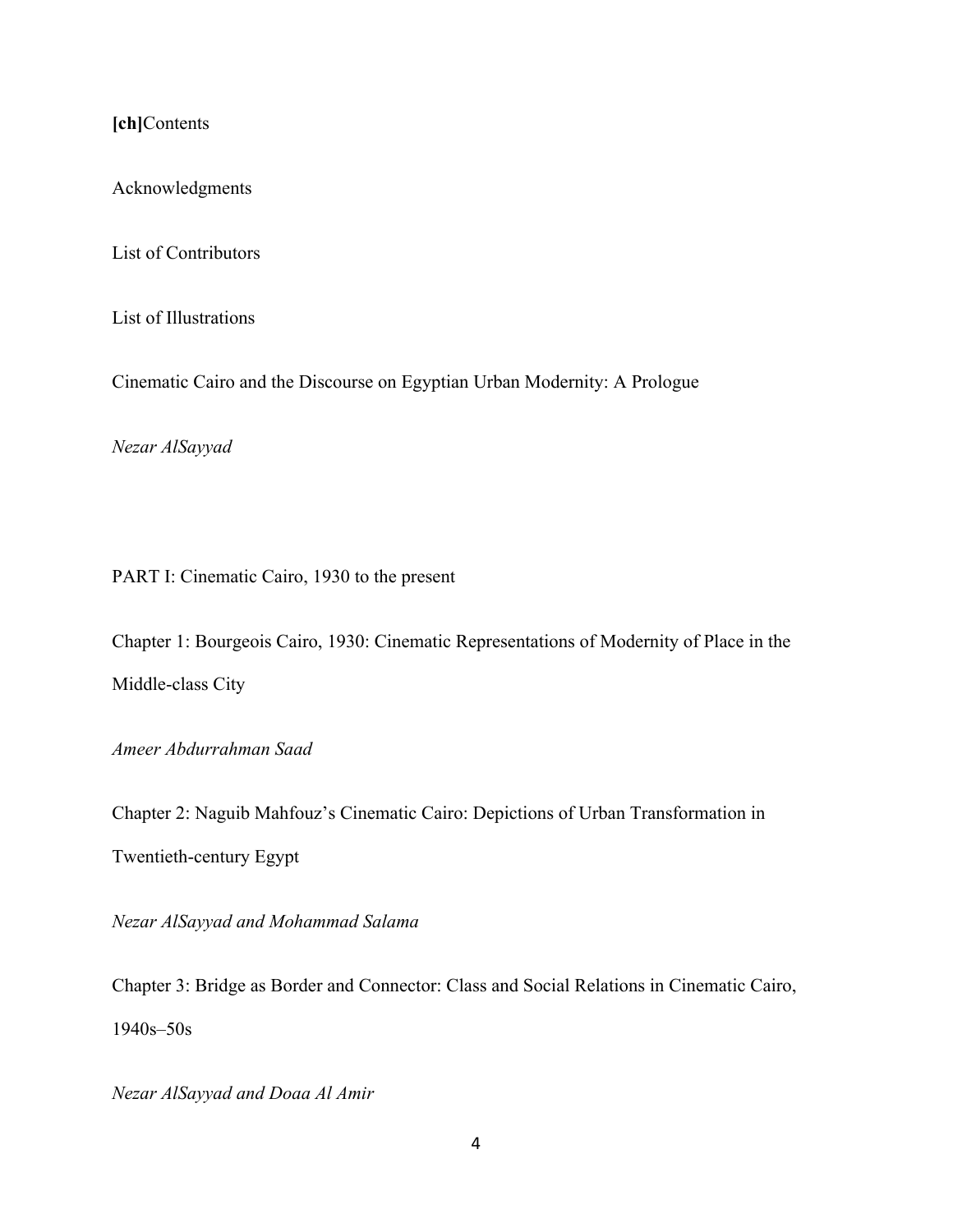Chapter 4: Cinematic Cairo of the United Arab Republic, 1958–62

## *Kinda AlSamara*

Chapter 5: Kafkaesque Modernity: Cairo in the 1980s and the Middle-class Housing Crisis

*Ahmed Hamdy. AbdelAzim*

Chapter 6: Escaping Cairo: Bureaucratic Modernity in the Cinematic Portrayal of the City in the 1980s

*Tayseer Khairy*

Chapter 7: Cairo Beyond the Windshield: From the Modernity of Realism to Surrealistic Postmodernity, 1980s–90s

*Mariam S. Marei*

PART II: Themes in the Transformation of Cinematic Cairo

Chapter 8: Transformations in the Cinematic Space of a Cairo Suburb in the Late-Twentieth-**Century** 

*Farah K. Gendy*